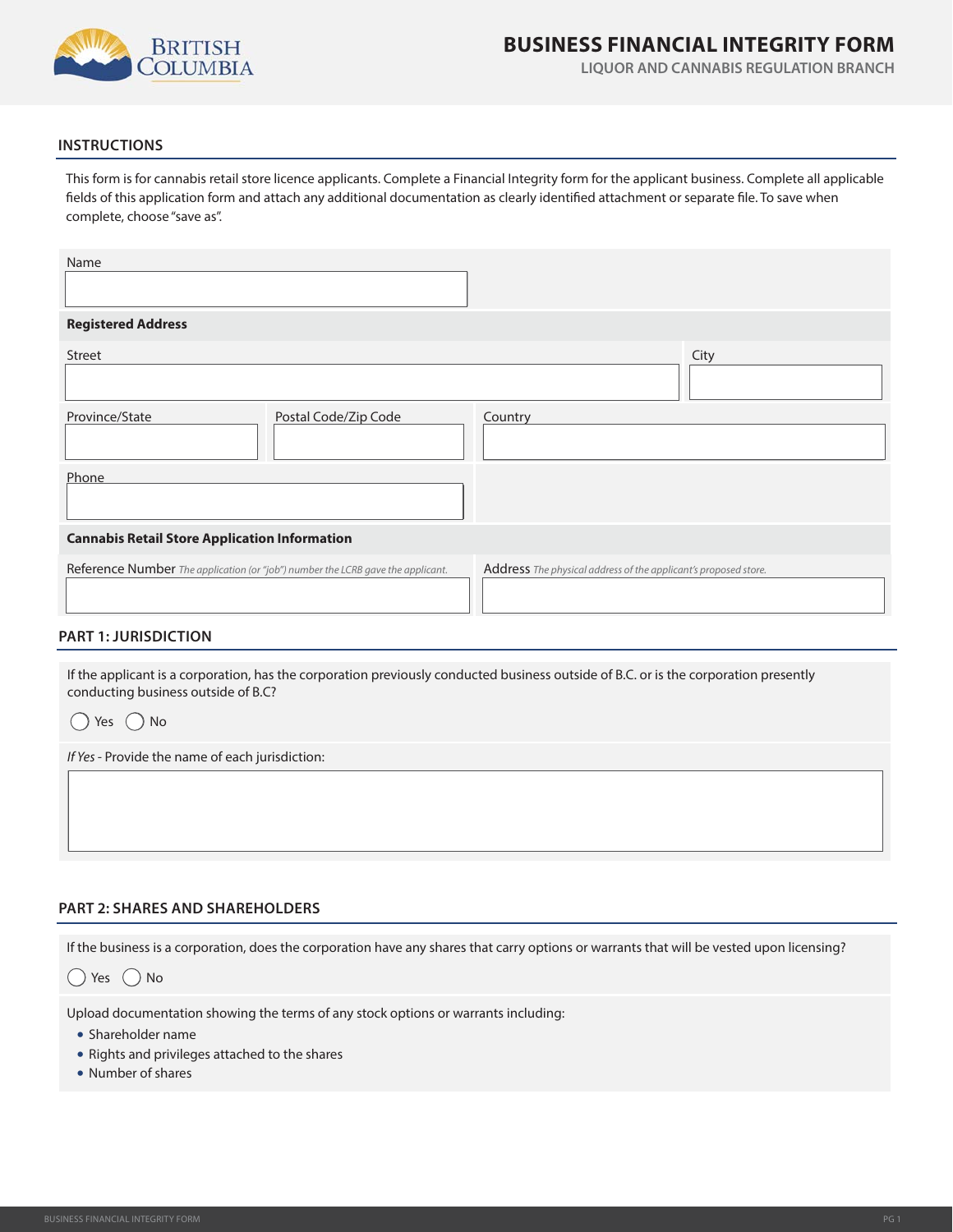

**LIQUOR AND CANNABIS REGULATION BRANCH**

## **PART 3: FINANCIAL**

Business Accounts - Identify all current accounts at financial institutions

| Name of Institution        |                      |                       |      |
|----------------------------|----------------------|-----------------------|------|
| <b>Branch Address</b>      |                      |                       |      |
| Street                     |                      |                       | City |
|                            |                      |                       |      |
| Province/State             | Postal Code/Zip Code | Country               |      |
|                            |                      |                       |      |
| <b>Account Information</b> |                      |                       |      |
| Type of Account            |                      | <b>Account Number</b> |      |
|                            |                      |                       |      |
| Name of Institution        |                      |                       |      |
|                            |                      |                       |      |
| <b>Branch Address</b>      |                      |                       |      |
| Street                     |                      |                       | City |
|                            |                      |                       |      |
| Province/State             | Postal Code/Zip Code | Country               |      |
|                            |                      |                       |      |
| <b>Account Information</b> |                      |                       |      |
| Type of Account            |                      | <b>Account Number</b> |      |
|                            |                      |                       |      |
| Name of Institution        |                      |                       |      |
|                            |                      |                       |      |
| <b>Branch Address</b>      |                      |                       |      |
| Street                     |                      |                       | City |
|                            |                      |                       |      |
| Province/State             | Postal Code/Zip Code | Country               |      |
|                            |                      |                       |      |
| <b>Account Information</b> |                      |                       |      |
| <b>Type of Account</b>     |                      | <b>Account Number</b> |      |
|                            |                      |                       |      |

If more than 3 accounts, attach as separate document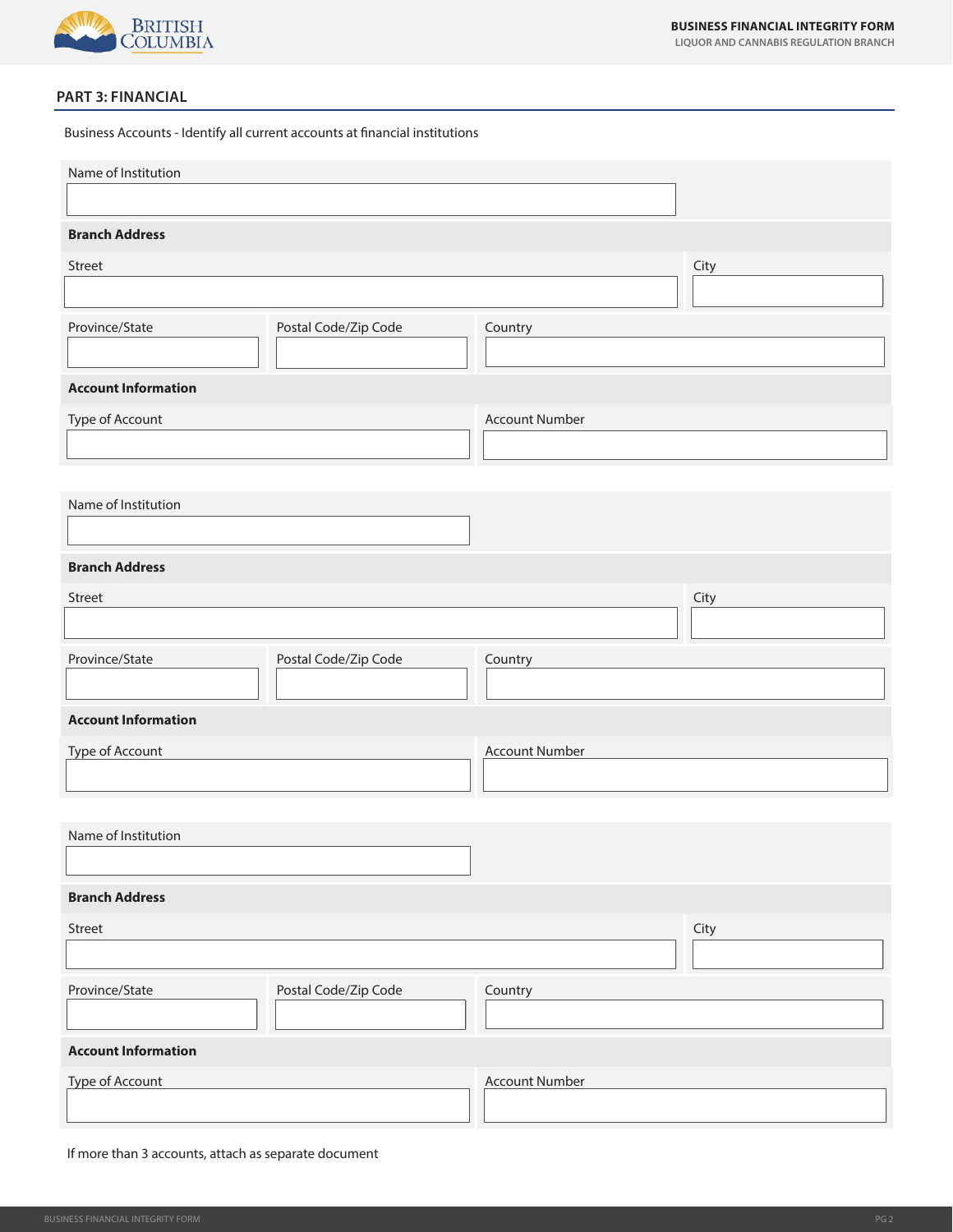

**LIQUOR AND CANNABIS REGULATION BRANCH**

**Accountant** Who does the accounting?

| Name of Person or Firm | <b>Email Address</b>                         |         | Phone Number        |  |
|------------------------|----------------------------------------------|---------|---------------------|--|
| <b>Street Address</b>  |                                              |         | City                |  |
| Province/State         | Postal Code/Zip Code                         | Country |                     |  |
|                        | <b>Book Keeper</b> Who does the bookkeeping? |         |                     |  |
| Name of Person or Firm | <b>Email Address</b>                         |         | <b>Phone Number</b> |  |
| <b>Street Address</b>  |                                              |         | City                |  |
| Province/State         | Postal Code/Zip Code                         | Country |                     |  |

### **PART 4: TAXES**

| Are taxes completed in house or externally?<br>$\bigcap$ In House $\bigcap$ Externally |                      |                     |
|----------------------------------------------------------------------------------------|----------------------|---------------------|
| Name of Person or Firm Responsible for Filing                                          | <b>Email Address</b> | <b>Phone Number</b> |

# **PART 5: FUNDING & DEBT**

#### **Funding Sources**

If more than four funding sources, please attach information as clearly identified attachment or separate file. Type of Funding includes capital investment, continuing operations, personal savings, outstanding loans, fully repaid loans, gifts, and co-ownership of property

| Type of Funding | Amount of Funding (CAD\$) |
|-----------------|---------------------------|
| Type of Funding | Amount of Funding (CAD\$) |
| Type of Funding | Amount of Funding (CAD\$) |
| Type of Funding | Amount of Funding (CAD\$) |

Attach documents demonstrating the transmission, receipt, and repayment (if any) of these funds including cheques, drafts, bank transfers, bank deposits, related bank statements, and any governing documents (i.e. loan agreements).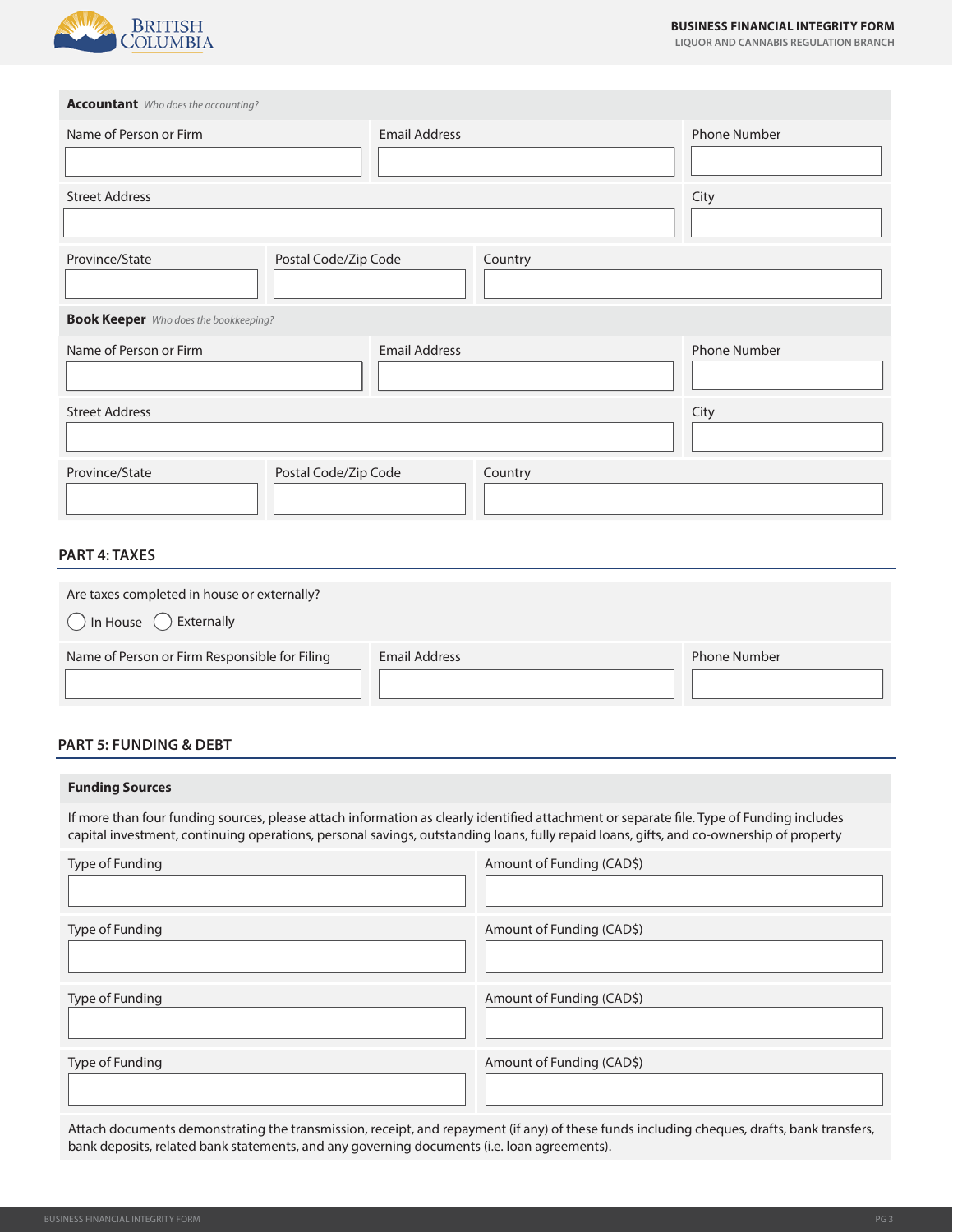

**LIQUOR AND CANNABIS REGULATION BRANCH**

|                                                                                             | Has the business loaned monies, equipment or assets to any persons or businesses?                                                               |                               |                |
|---------------------------------------------------------------------------------------------|-------------------------------------------------------------------------------------------------------------------------------------------------|-------------------------------|----------------|
| No<br>Yes                                                                                   |                                                                                                                                                 |                               |                |
| If Yes, complete the following:                                                             | (If more than one, please attach information as clearly identified attachment or separate file.)                                                |                               |                |
| Was the loan for a person or business?                                                      |                                                                                                                                                 | Name of Recipient             |                |
| <b>Business</b><br>Person $()$                                                              |                                                                                                                                                 |                               |                |
| <b>Street Address</b>                                                                       |                                                                                                                                                 |                               | City           |
|                                                                                             |                                                                                                                                                 |                               |                |
| Province/State                                                                              | Postal Code/Zip Code                                                                                                                            | Country                       |                |
|                                                                                             |                                                                                                                                                 |                               |                |
| Reason for Loan                                                                             |                                                                                                                                                 | Terms of the Loan             |                |
|                                                                                             |                                                                                                                                                 |                               |                |
|                                                                                             |                                                                                                                                                 |                               |                |
| Does the business have any of the following? Mark all that apply                            |                                                                                                                                                 |                               |                |
| Liens                                                                                       | <b>Conditional Guarantees</b>                                                                                                                   |                               |                |
| Securities                                                                                  | Other interests caused by debt                                                                                                                  |                               |                |
| If any of the above, complete the following:                                                | (If more than one, please attach information as clearly identified attachment or separate file.)                                                |                               |                |
| Name of Business or Individual that Holds the Debt<br>Occupation or Business of Debt Holder |                                                                                                                                                 |                               |                |
|                                                                                             |                                                                                                                                                 |                               |                |
| Relationship to the Business                                                                |                                                                                                                                                 |                               | Amount (CAD\$) |
|                                                                                             |                                                                                                                                                 |                               |                |
| Attach any agreements related to these interests                                            |                                                                                                                                                 |                               |                |
| been disclosed?                                                                             | Are there any other companies, persons, or legal entities that have any legal interest or financial capital in the business other than what has |                               |                |
| No<br>Yes                                                                                   |                                                                                                                                                 |                               |                |
| If Yes, complete the following fields for the company, person, or legal entity:             | (If more than one, please attach information as clearly identified attachment or separate file.)                                                |                               |                |
| Name                                                                                        |                                                                                                                                                 | <b>Occupation or Business</b> |                |
|                                                                                             |                                                                                                                                                 |                               |                |
| Relationship to the Business                                                                |                                                                                                                                                 |                               | Amount (CAD\$) |
|                                                                                             |                                                                                                                                                 |                               |                |
| Attach any agreements related to these interests                                            |                                                                                                                                                 |                               |                |